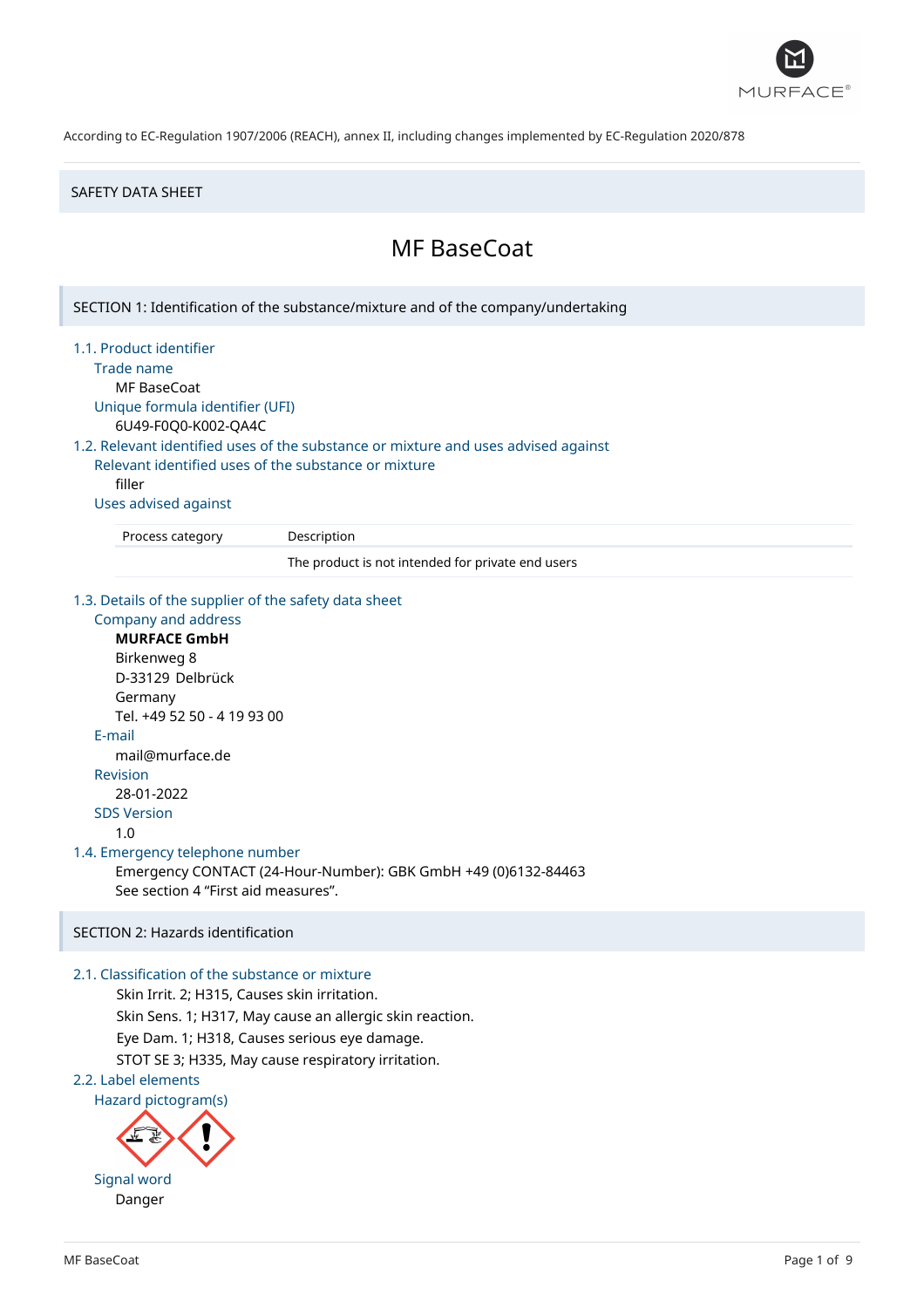

| Hazard statement(s)<br>Causes skin irritation. (H315)                                                          |
|----------------------------------------------------------------------------------------------------------------|
| May cause an allergic skin reaction. (H317)                                                                    |
| Causes serious eye damage. (H318)                                                                              |
|                                                                                                                |
| May cause respiratory irritation. (H335)                                                                       |
| Safety statement(s)                                                                                            |
| General                                                                                                        |
|                                                                                                                |
| Prevention                                                                                                     |
| Wear eye protection/protective gloves/protective clothing. (P280)                                              |
| Avoid breathing dust. (P261)                                                                                   |
| Response                                                                                                       |
| IF IN EYES: Rinse cautiously with water for several minutes. Remove contact lenses, if present and easy to do. |
| Continue rinsing. (P305+P351+P338)                                                                             |
| Immediately call a POISON CENTER/doctor. (P310)                                                                |
| Storage                                                                                                        |
| Store in a well-ventilated place. Keep container tightly closed. (P403+P233)                                   |
| <b>Disposal</b>                                                                                                |
| Dispose of contents/container to an approved waste disposal plant. (P501)                                      |
| Hazardous substances                                                                                           |
| <b>Portland Cement</b>                                                                                         |
| 2.3. Other hazards                                                                                             |
| <b>Additional labelling</b>                                                                                    |
| Not applicable                                                                                                 |
| <b>Additional warnings</b>                                                                                     |
| This mixture/product does not contain any substances considered to meet the criteria classifying them as PBT   |
| and/or vPvB.                                                                                                   |
|                                                                                                                |

SECTION 3: Composition/information on ingredients

### 3.2. Mixtures

| Product/substance      | Identifiers                                        | % w/w   | Classification                                                                    | Note |
|------------------------|----------------------------------------------------|---------|-----------------------------------------------------------------------------------|------|
| <b>Portland Cement</b> | CAS No.: 65997-15-1<br>EC No.: 266-043-4<br>REACH: | 32-<35% | Skin Irrit. 2, H315<br>Skin Sens. 1B, H317<br>Eye Dam. 1, H318<br>STOT SE 3, H335 |      |
|                        | Index No.:                                         |         |                                                                                   |      |

#### -----

See full text of H-phrases in section 16. Occupational exposure limits are listed in section 8, if these are available. Other information

### No special

SECTION 4: First aid measures

## 4.1. Description of first aid measures

### General information

In the case of accident: Contact a doctor or casualty department – take the label or this safety data sheet. Contact a doctor if in doubt about the injured person's condition or if the symptoms persist. Never give an unconscious person water or other drink.

Inhalation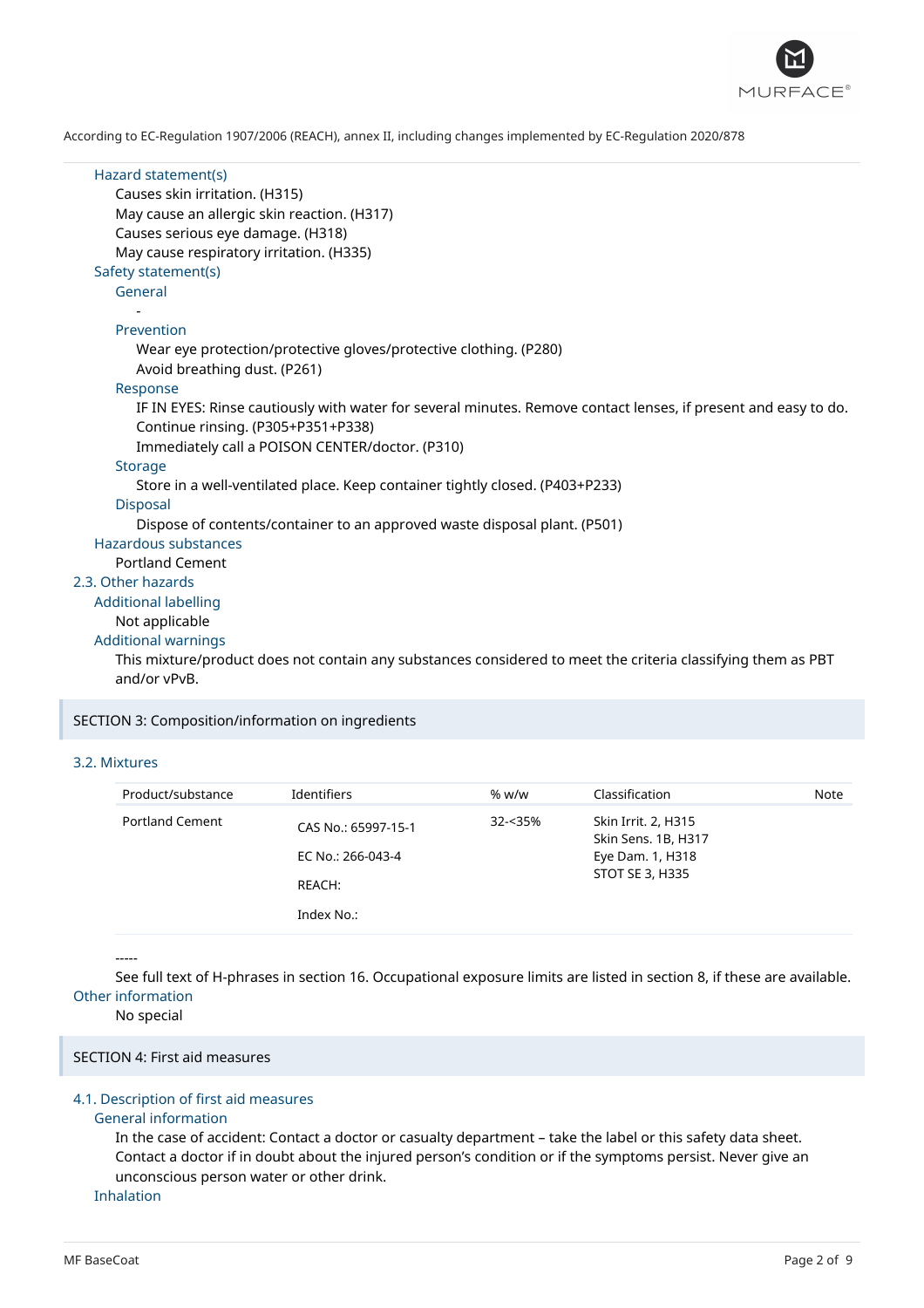

Upon breathing difficulties or irritation of the respiratory tract: Bring the person into fresh air and stay with him/her.

## Skin contact

IF ON SKIN: Wash with plenty of water and soap.

Remove contaminated clothing and shoes. Ensure to wash exposed skin thoroughly with water and soap. DO NOT use solvents or thinners.

If skin irritation occurs: Get medical advice/attention.

### Eye contact

Upon irritation of the eye: Remove contact lenses. Flush eyes with plenty of water or salt water (20-30°C) for at least 15 minutes and continue until irritation stops. Make sure you flush under the upper and lower eyelids. Seek medical assistance immediately and continue flushing during transport.

### Ingestion

Provide plenty of water for the person to drink and stay with him/her. In case of malaise, seek medical advice immediately and bring the safety data sheet or label from the product. Do not induce vomiting, unless recommended by the doctor. Have the victim lean forward with head down to avoid inhalation of- or choking on vomited material.

### Burns

Not applicable

## 4.2. Most important symptoms and effects, both acute and delayed

Sensitisation: This product contains substances, which may trigger allergic reaction upon dermal contact. Manifestation of allergic reactions typically takes place within 12-72 hours after exposure.

Irritation effects: This product contains substances, which may cause irritation upon exposure to skin, eyes or lungs. Exposure may result in an increased absorption potential of other hazardous substances at the area of exposure.

### 4.3. Indication of any immediate medical attention and special treatment needed

IF exposed or concerned:

Get immediate medical advice/attention.

If skin irritation or rash occurs: Get medical advice/attention.

### Information to medics

Bring this safety data sheet or the label from this product.

## SECTION 5: Firefighting measures

#### 5.1. Extinguishing media

Suitable extinguishing media: Alcohol-resistant foam, carbon dioxide, powder, water mist. Unsuitable extinguishing media: Waterjets should not be used, since they can spread the fire.

## 5.2. Special hazards arising from the substance or mixture

Fire will result in dense smoke. Exposure to combustion products may harm your health. Closed containers, which are exposed to fire, should be cooled with water. Do not allow fire-extinguishing water to enter the sewage system and nearby surface waters.

### 5.3. Advice for firefighters

Wear self-contained breathing apparatus and protective clothing to prevent contact. Upon direct exposure contact The National Poisons Information Service (dial 111, 24 h service) in order to obtain further advice.

SECTION 6: Accidental release measures

## 6.1. Personal precautions, protective equipment and emergency procedures

Avoid direct contact with spilled substances.

## 6.2. Environmental precautions

Avoid discharge to lakes, streams, sewers, etc.

## 6.3. Methods and material for containment and cleaning up

Collect spills carefully. Moist the material with water in order to prevent the formation and propagation of dust. To the extent possible cleaning is performed with normal cleaning agents. Avoid use of solvents.

6.4. Reference to other sections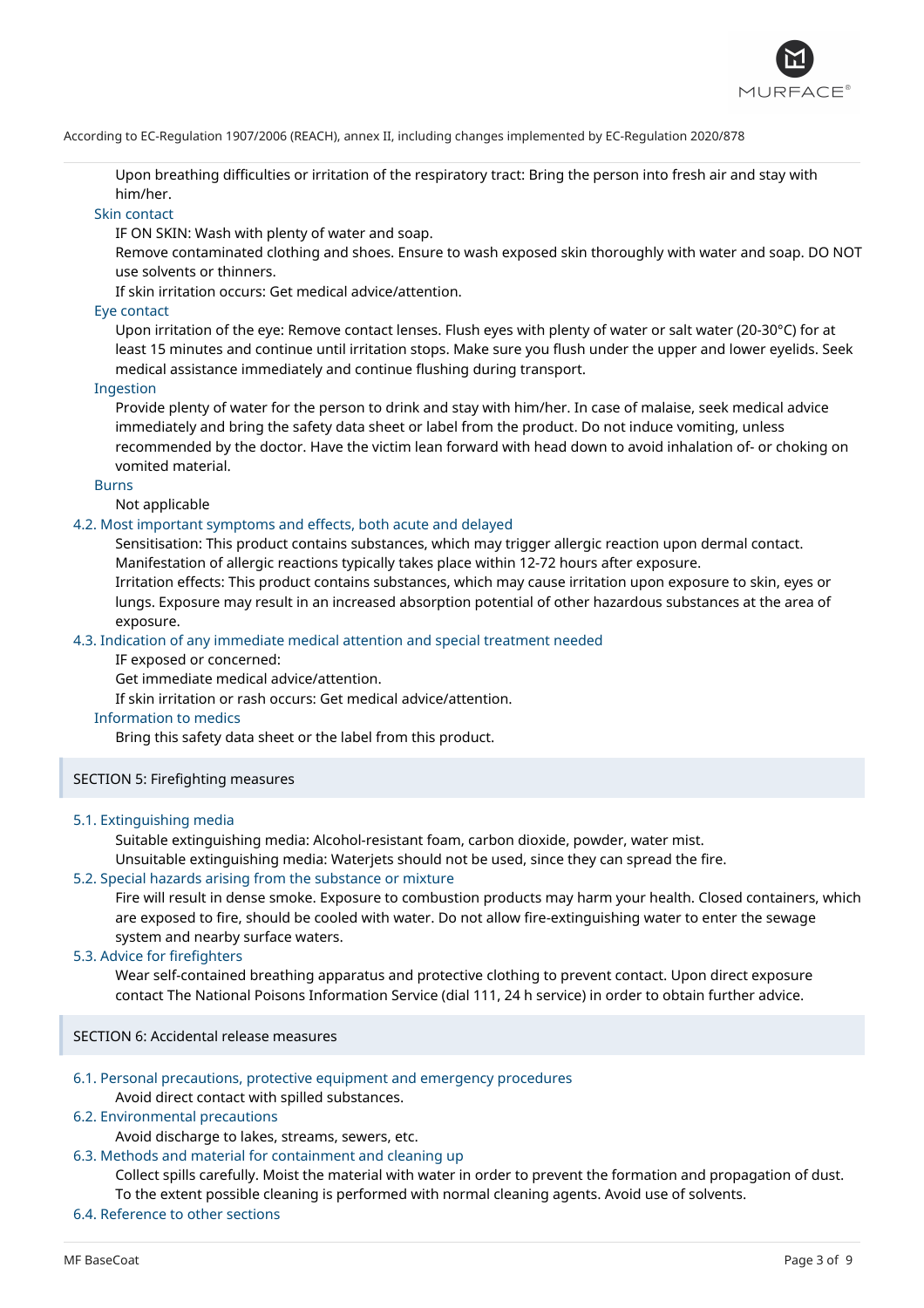

See section 13 on "Disposal considerations" in regard of handling of waste. See section 8 "Exposure controls/personal protection" for protective measures.

## SECTION 7: Handling and storage

### 7.1. Precautions for safe handling

Avoid direct contact with the product.

Smoking, drinking and consumption of food is not allowed in the work area.

See section 8 "Exposure controls/personal protection" for information on personal protection.

### 7.2. Conditions for safe storage, including any incompatibilities

Containers that have been opened must be carefully resealed and kept upright to prevent leakage.

Powder trickling out onto the floor or onto other containers must be prevented.

#### Recommended storage material

Keep only in original packaging.

## Storage temperature

Room temperature 18 to 23°C (Storage on stock, 3 to 8°C)

### Incompatible materials

Strong acids, strong bases, strong oxidizing agents, and strong reducing agents.

## 7.3. Specific end use(s)

This product should only be used for applications quoted in section 1.2

### SECTION 8: Exposure controls/personal protection

## 8.1. Control parameters

#### $\overline{a}$ Portland Cement

Long term exposure limit (8 hours) (mg/m<sup>3</sup>): 10(inhalable)/4(respirable)

The Control of Substances Hazardous to Health Regulations 2002. SI 2002/2677 The Stationery Office 2002. EH40/2005 Workplace exposure limits (Fourth Edition 2020).

### DNEL

No data available

## PNEC

No data available

## 8.2. Exposure controls

Compliance with the given occupational exposure limits values should be controlled on a regular basis.

## General recommendations

Smoking, drinking and consumption of food is not allowed in the work area.

## Exposure scenarios

There are no exposure scenarios implemented for this product.

## Exposure limits

Professional users are subjected to the legally set maximum concentrations for occupational exposure. See occupational hygiene limit values above.

### Appropriate technical measures

Airborne gas and dust concentrations must be kept at a minimum and below current limit values (see above). Installation of a local exhaust system if normal air flow in the work room is not sufficient is recommended. Ensure emergency eyewash and -showers are clearly marked.

### Hygiene measures

Take off contaminated clothing and wash it before reuse.

Measures to avoid environmental exposure

## No specific requirements

Individual protection measures, such as personal protective equipment

## **Generally**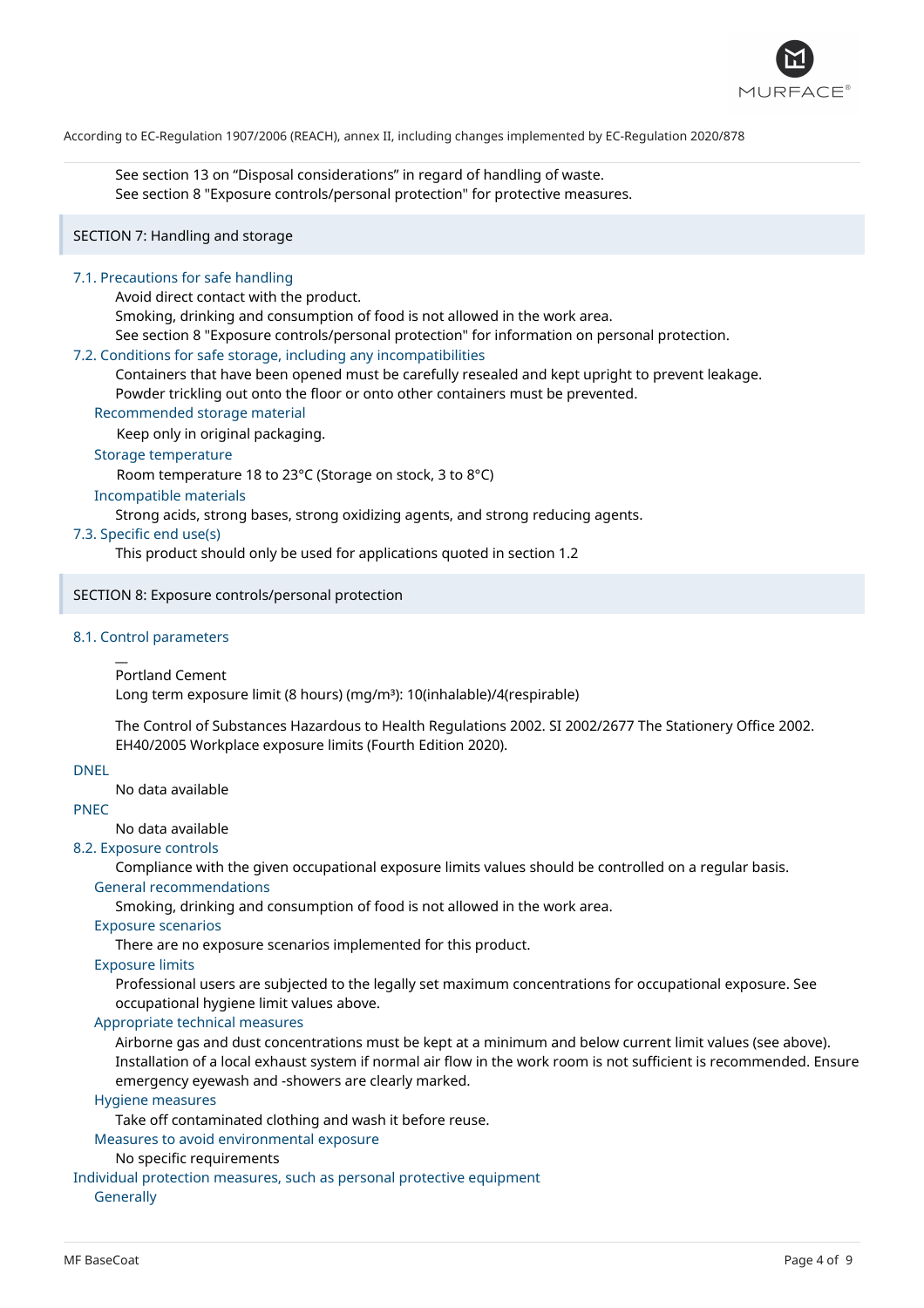

| <b>Respiratory Equipment</b>                                                         | No specific requirements |                             |                                   |  |
|--------------------------------------------------------------------------------------|--------------------------|-----------------------------|-----------------------------------|--|
|                                                                                      |                          |                             |                                   |  |
| Type                                                                                 | Class                    | Colour                      | Standards                         |  |
| S/SL                                                                                 | P <sub>1</sub>           | White                       | <b>EN149</b>                      |  |
| Skin protection                                                                      |                          |                             |                                   |  |
| Recommended                                                                          | Type/Category            |                             | Standards                         |  |
| Dedicated work clothing<br>should be worn                                            | $\blacksquare$           |                             |                                   |  |
| Hand protection                                                                      |                          |                             |                                   |  |
| Material                                                                             | Glove thickness<br>(mm)  | Breakthrough time<br>(min.) | Standards                         |  |
| Nitrile                                                                              | 0.38                     | > 30                        | EN374-2, EN374-3,<br><b>EN388</b> |  |
| Eye protection                                                                       |                          |                             |                                   |  |
| Type                                                                                 | Standards                |                             |                                   |  |
| Safety glasses with side<br>shields.                                                 | <b>EN166</b>             |                             |                                   |  |
| SECTION 9: Physical and chemical properties                                          |                          |                             |                                   |  |
| 9.1. Information on basic physical and chemical properties                           |                          |                             |                                   |  |
| Physical state<br>Powder                                                             |                          |                             |                                   |  |
| Colour                                                                               |                          |                             |                                   |  |
| Light gray                                                                           |                          |                             |                                   |  |
|                                                                                      |                          |                             |                                   |  |
|                                                                                      |                          |                             |                                   |  |
| None                                                                                 |                          |                             |                                   |  |
|                                                                                      |                          |                             |                                   |  |
| 11                                                                                   |                          |                             |                                   |  |
|                                                                                      |                          |                             |                                   |  |
| 1.3 (20 $^{\circ}$ C)                                                                |                          |                             |                                   |  |
| Odour / Odour threshold<br>pH<br>Density (g/cm <sup>3</sup> )<br>Kinematic viscosity |                          |                             |                                   |  |
| Does not apply to solids.                                                            |                          |                             |                                   |  |
| Testing not relevant or not possible due to nature of the product.                   |                          |                             |                                   |  |
| Particle characteristics<br>Phase changes                                            |                          |                             |                                   |  |
| Melting point/Freezing point (°C)                                                    |                          |                             |                                   |  |
| Testing not relevant or not possible due to nature of the product.                   |                          |                             |                                   |  |

Does not apply to solids.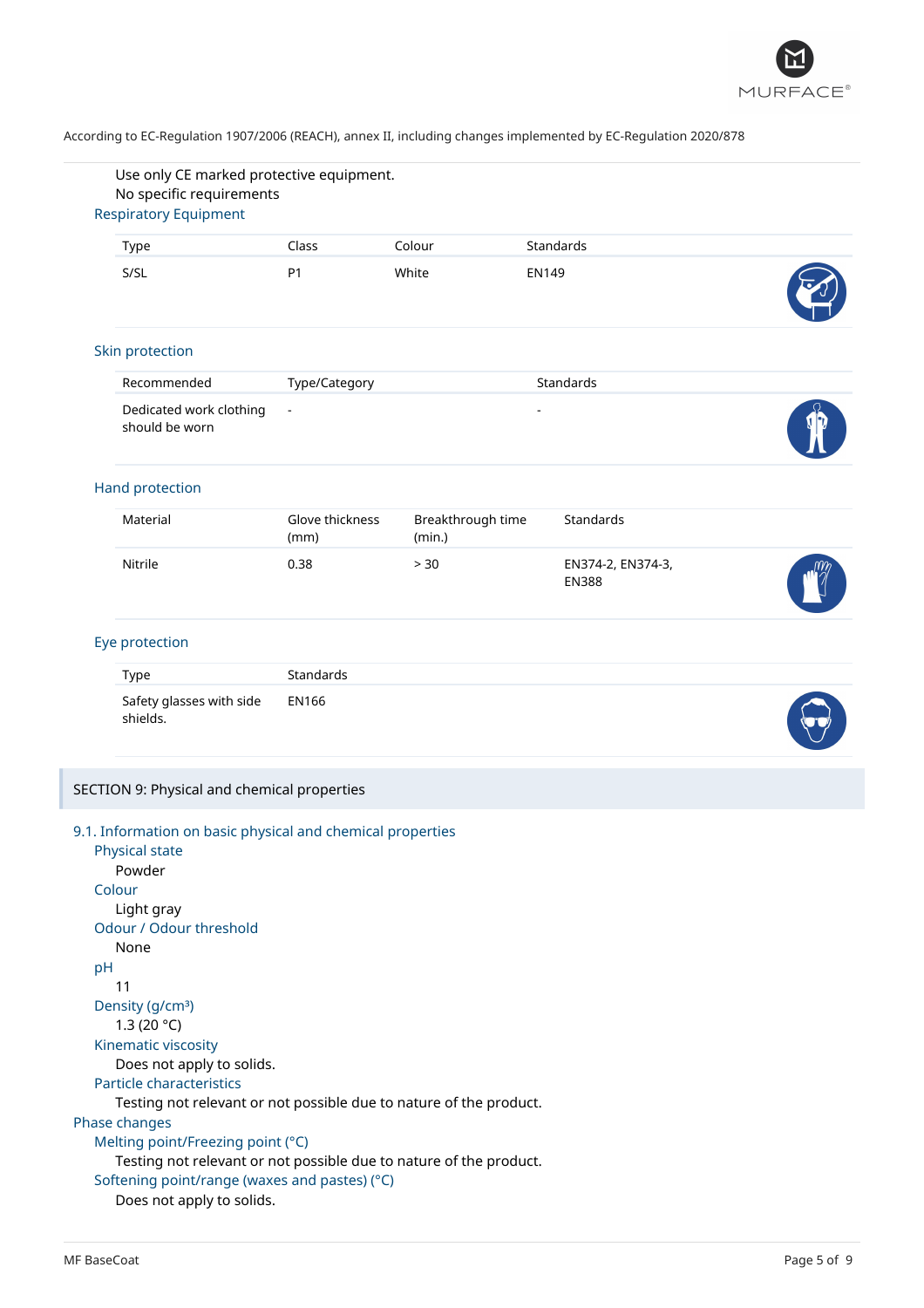

Boiling point (°C) Does not apply to solids. Vapour pressure Testing not relevant or not possible due to nature of the product. Relative vapour density Does not apply to solids. Decomposition temperature (°C) Testing not relevant or not possible due to nature of the product. Data on fire and explosion hazards Flash point (°C) Does not apply to solids. Ignition (°C) Testing not relevant or not possible due to nature of the product. Auto flammability (°C) Testing not relevant or not possible due to nature of the product. Lower and upper explosion limit (% v/v) Does not apply to solids. **Solubility** Solubility in water Soluble n-octanol/water coefficient Testing not relevant or not possible due to nature of the product. Solubility in fat (g/L) Testing not relevant or not possible due to nature of the product. 9.2. Other information Other physical and chemical parameters No data available SECTION 10: Stability and reactivity 10.1. Reactivity No data available

10.2. Chemical stability

The product is stable under the conditions, noted in section 7 "Handling and storage".

- 10.3. Possibility of hazardous reactions
- No special
- 10.4. Conditions to avoid

No special

10.5. Incompatible materials

Strong acids, strong bases, strong oxidizing agents, and strong reducing agents.

10.6. Hazardous decomposition products

The product is not degraded when used as specified in section 1.

SECTION 11: Toxicological information

## 11.1. Information on hazard classes as defined in Regulation (EC) No 1272/2008

Acute toxicity

Based on available data, the classification criteria are not met.

## Skin corrosion/irritation

Causes skin irritation.

## Serious eye damage/irritation

Causes serious eye damage.

Respiratory sensitisation

Based on available data, the classification criteria are not met.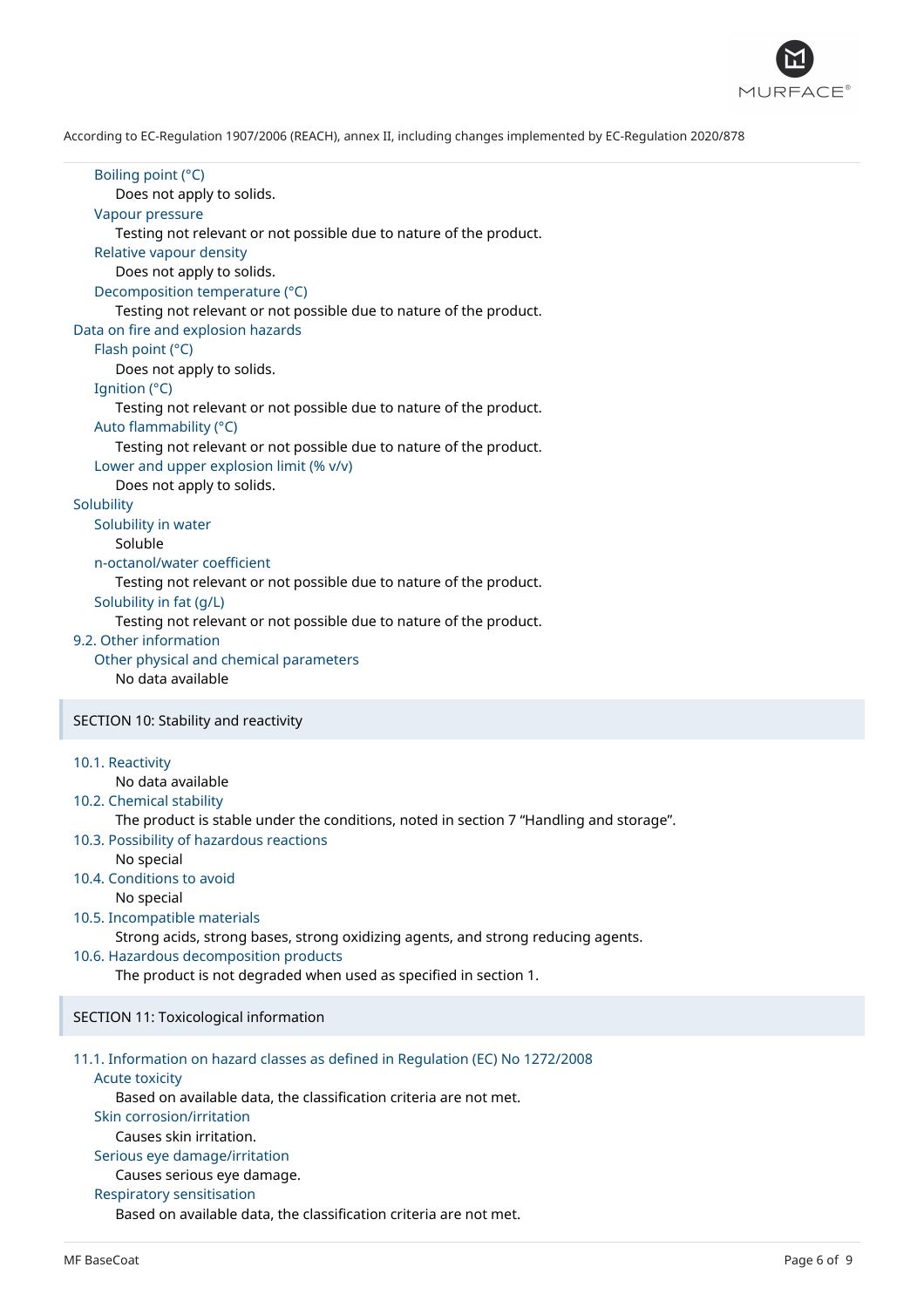

#### Skin sensitisation

May cause an allergic skin reaction.

## Germ cell mutagenicity

Based on available data, the classification criteria are not met.

#### **Carcinogenicity**

Based on available data, the classification criteria are not met.

#### Reproductive toxicity

Based on available data, the classification criteria are not met.

### STOT-single exposure

May cause respiratory irritation.

## STOT-repeated exposure

Based on available data, the classification criteria are not met.

### Aspiration hazard

Based on available data, the classification criteria are not met.

## 11.2. Information on other hazards

### Long term effects

Irritation effects: This product contains substances, which may cause irritation upon exposure to skin, eyes or lungs. Exposure may result in an increased absorption potential of other hazardous substances at the area of exposure.

## Endocrine disrupting properties

No special

Other information

No special

## SECTION 12: Ecological information

### 12.1. Toxicity

No data available

- 12.2. Persistence and degradability No data available
- 12.3. Bioaccumulative potential No data available
- 12.4. Mobility in soil

No data available

#### 12.5. Results of PBT and vPvB assessment

This mixture/product does not contain any substances considered to meet the criteria classifying them as PBT and/or vPvB.

## 12.6. Endocrine disrupting properties

No special

12.7. Other adverse effects No special

SECTION 13: Disposal considerations

### 13.1. Waste treatment methods

Product is covered by the regulations on hazardous waste. HP 4 - Irritant (skin irritation and eye damage) HP 5 - Specific Target Organ Toxicity (STOT)/Aspiration Toxicity HP 13 – Sensitising Dispose of contents/container to an approved waste disposal plant. Regulation (EU) No 1357/2014 of 18 December 2014 on waste.

## EWC code

17 01 01 Concrete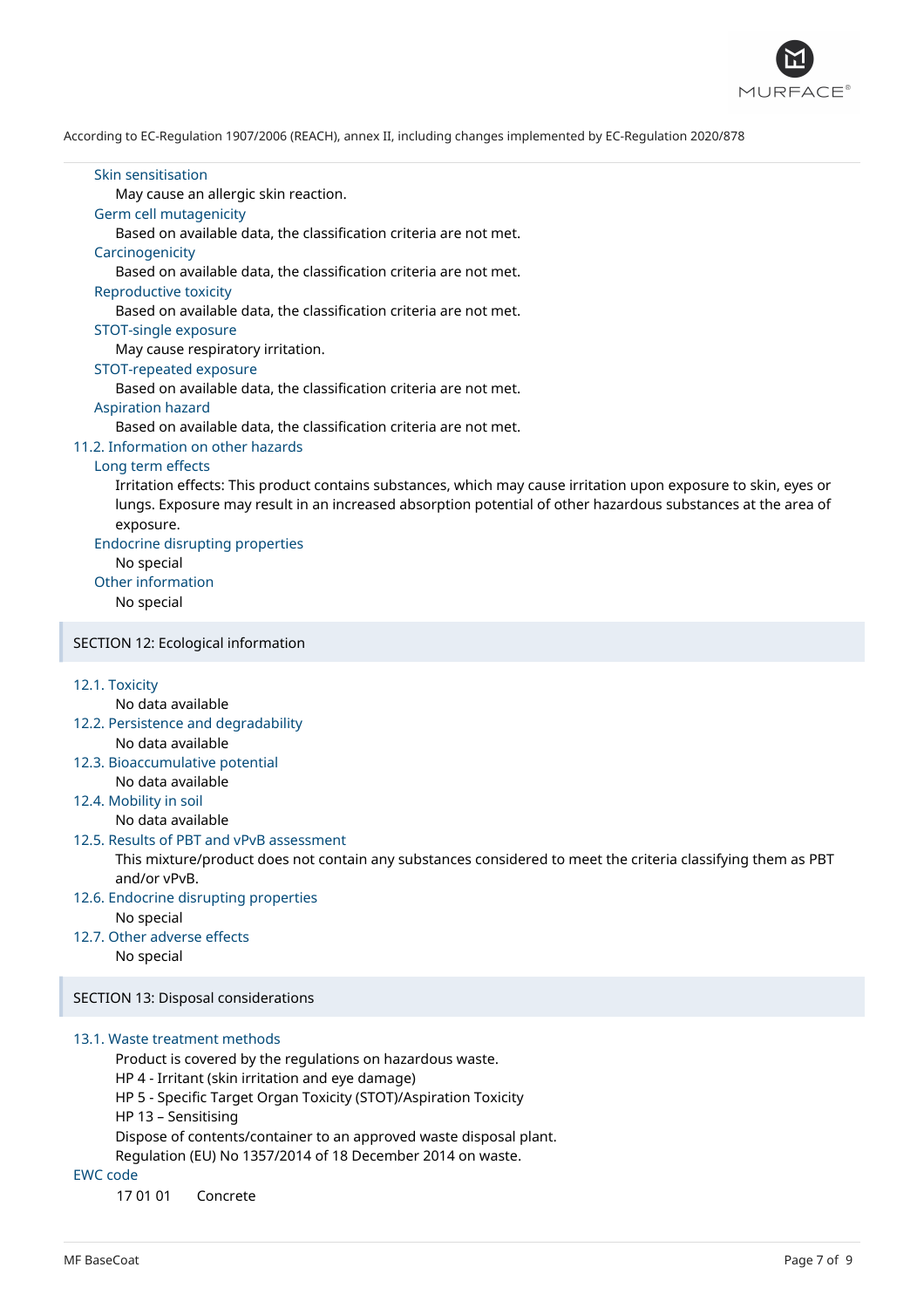

Specific labelling Not applicable Contaminated packing Packaging containing residues of the product must be disposed of similarly to the product. SECTION 14: Transport information 14.1. - 14.4. Not dangerous goods according to ADR, IATA and IMDG. ADR/RID Not applicable IMDG Not applicable MARINE POLLUTANT No IATA Not applicable 14.5. Environmental hazards Not applicable 14.6. Special precautions for user Not applicable 14.7. Maritime transport in bulk according to IMO instruments No data available SECTION 15: Regulatory information 15.1. Safety, health and environmental regulations/legislation specific for the substance or mixture Restrictions for application Restricted to professional users. People under the age of 18 shall not be exposed to this product. Demands for specific education No specific requirements SEVESO - Categories / dangerous substances Not applicable Additional information Not applicable Sources The Management of Health and Safety at Work Regulations 1999 Regulation (EU) No 1357/2014 of 18 December 2014 on waste. CLP Regulation (EC) No 1272/2008, as retained and amended in UK law. EC-Regulation 1907/2006 (REACH), as amended by UK REACH Regulations SI 2019/758 15.2. Chemical safety assessment No SECTION 16: Other information Full text of H-phrases as mentioned in section 3 H315, Causes skin irritation. H317, May cause an allergic skin reaction. H318, Causes serious eye damage. H335, May cause respiratory irritation. Abbreviations and acronyms

ADN = European Provisions concerning the International Carriage of Dangerous Goods by Inland Waterway